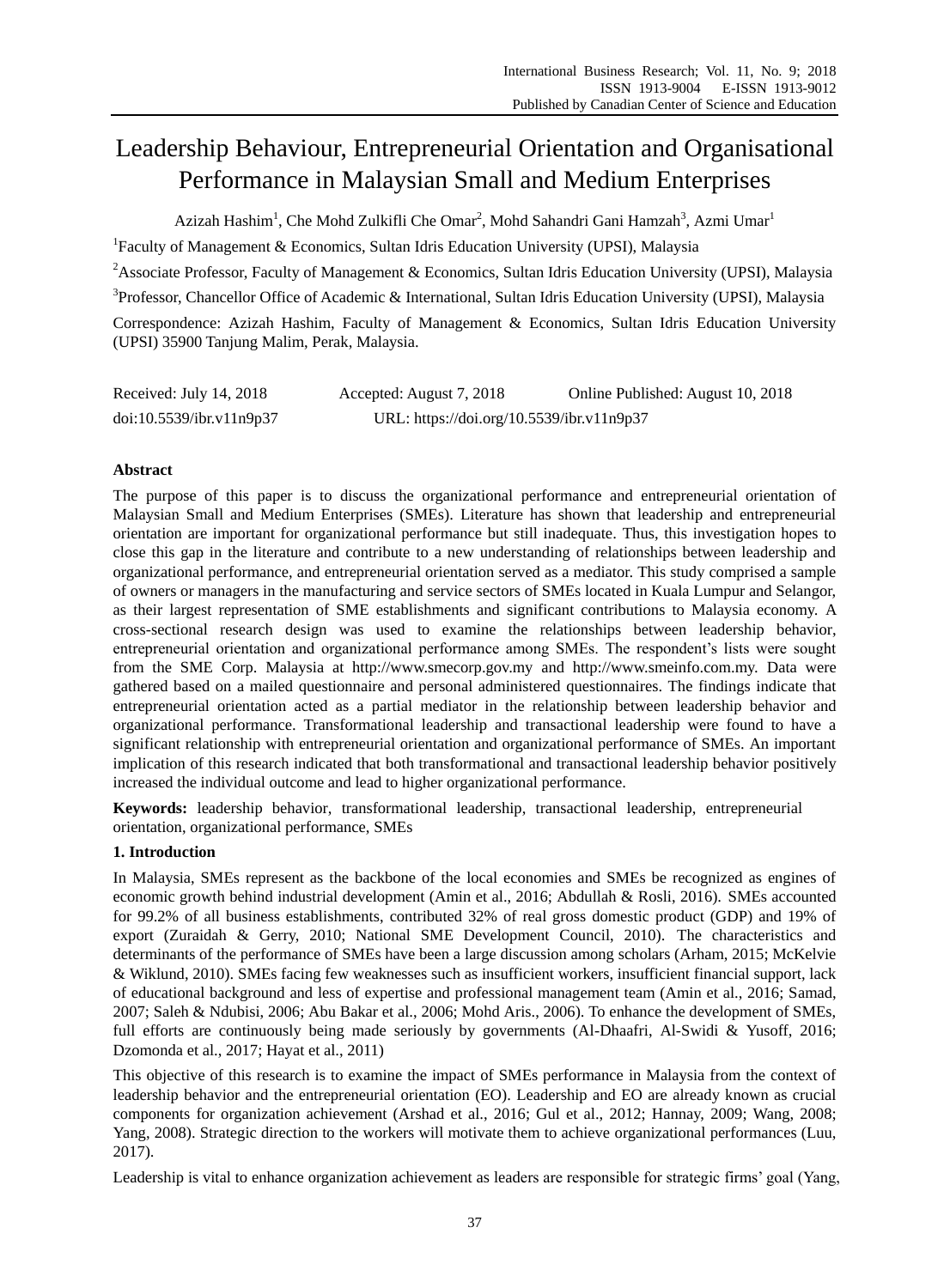2016). Hence, top management is accountable to the stakeholders in producing and creating the best products and services through sufficient resources allocated by companies (Madanchian et al., 2016; Ahmad et al., 2014). On the other hand, the organization needs to give full attention to evolving entrepreneurial orientation which portrayed them differently from their rivals in the market.

Leadership and EO are crucial factors that are needed to be upgraded and strengthen the organizational performance and to stimulate entrepreneurs of SMEs for better equip and well prepared to be more competitive in order to transform Malaysia to become a high – income developed nation with a knowledge-based economy by the year 2020.

#### **2. Problem Statement**

SMEs play a focal role in the economy and social landscape of Malaysia and are viewed as critical pillars of the country (Radam, Abu & Abdullah, 2008). However, SMEs in Malaysia still faces difficulty such as lack of resources, inadequate knowledge and insufficient of managerial skills (Lim, 2016; Ahmad & Seet, 2009; Alkahtani, Abu-Jarad, Sulaiman & Nikbin, 2011; Hoq, Ha & Said, 2009; Saleh & Ndubisi, 2006). The lack of managerial skills was one of major limitation and reduced the ability of SMEs to improve their productivity and performance of the firm (Abe et al., 2012; SME Corporation Malaysia, 2014). Malaysian SMEs contributed about 32% (NSDC, 2010) only, however, Singapore and Thailand recorded much higher, 49% and 38% respectively. Therefore, there was a challenge for the leaders of SMEs have to equip with a number of expertise such as management and leadership skills to improve the performance and mitigate setbacks and failure.

Even though researchers and practitioners have a great discussion and interest in the topics of leadership and EO (Arshad et al., 2016; As-Sadeq & Khoury, 2006; Ling et al., 2008; Lo et al., 2010, James et al., 2016; Moreno & Casillas, 2008; Rauch et al., 2009; Wiklund, 1999), the arguments have to be liable in considering closely whether there is a relationship between leadership and EO on the one hand and organisational performance on the other hand. A very few studies have been focused and conducted to investigate the relationship between the three variables simultaneously (Arham, 2014; Yang, 2008; Todorovic & Schlosser, 2007). Thus, the investigation of an entrepreneurial orientation as a mediator in the leadership-performance relationship will contribute to a new understanding of relationships between leadership and organizational performance of SMEs in Malaysia.

Previous studies found that SMEs in Malaysia still lack or limited understanding of leadership (Rahim et al., 2016: Abdul Aziz et al., 2013; Mohd Sam et al., 2012; Hashim et al., 2012). Thus, this investigation of the forms of leadership behavior in SMEs in Malaysia hopes to close this gap in the literature on SMEs.

# **3. Literature Review and Hypotheses Development**

#### **Transformational leadership and Organisational Performance**

Previous researchers have displayed the existing of a strong correlation between transformational leadership and organizational performance. This strong correlation was proved by Avolio (1999) and Bass (1998) with numerous different measures. However, Dvir et al. (2002) suggested a better achievement from followers comes from transformational leaders than other types of leadership. Ramey (2002) agreed that a positive and moderate correlation was found between transformational leadership and the job satisfaction. A study in Pakistan found a positive correlation between the transformational leadership style and SMEs performance and a weak positive correlation between transactional leadership style and SMEs performance (Naeem & Tayyeb, 2011). Zumitzavani and Udchachone (2014) claimed that a transformational leadership style has a positive relationship with organizational performance in the hospitality industry in Thailand.

#### *H1: Transformational leadership has a significant effect on Organisational Performance.*

# **Transformational Leadership and Entrepreneurial Orientation**

Past studies reveal that innovativeness, risk-taking, and proactiveness are the main traits of entrepreneurial or intrapreneurial (Miller, 1983; Shirokova et al., 2016). Moriano et al., 2014 urged that the managers who possess a high level of transformational leadership traits led to an increase of the employees' level of intrapreneurial activities. Politis and Harkiolakis (2008) stated that transformational leadership is strongly positively related to the innovation dimension of entrepreneurial orientation compared to transactional leadership. In addition, it was found that transformational and transactional leadership equally affected the risk-taking and proactiveness dimensions.

#### *H2: Transformational leadership has a significant effect on the entrepreneurial orientation*

# **Transactional Leadership and Organisational Performance**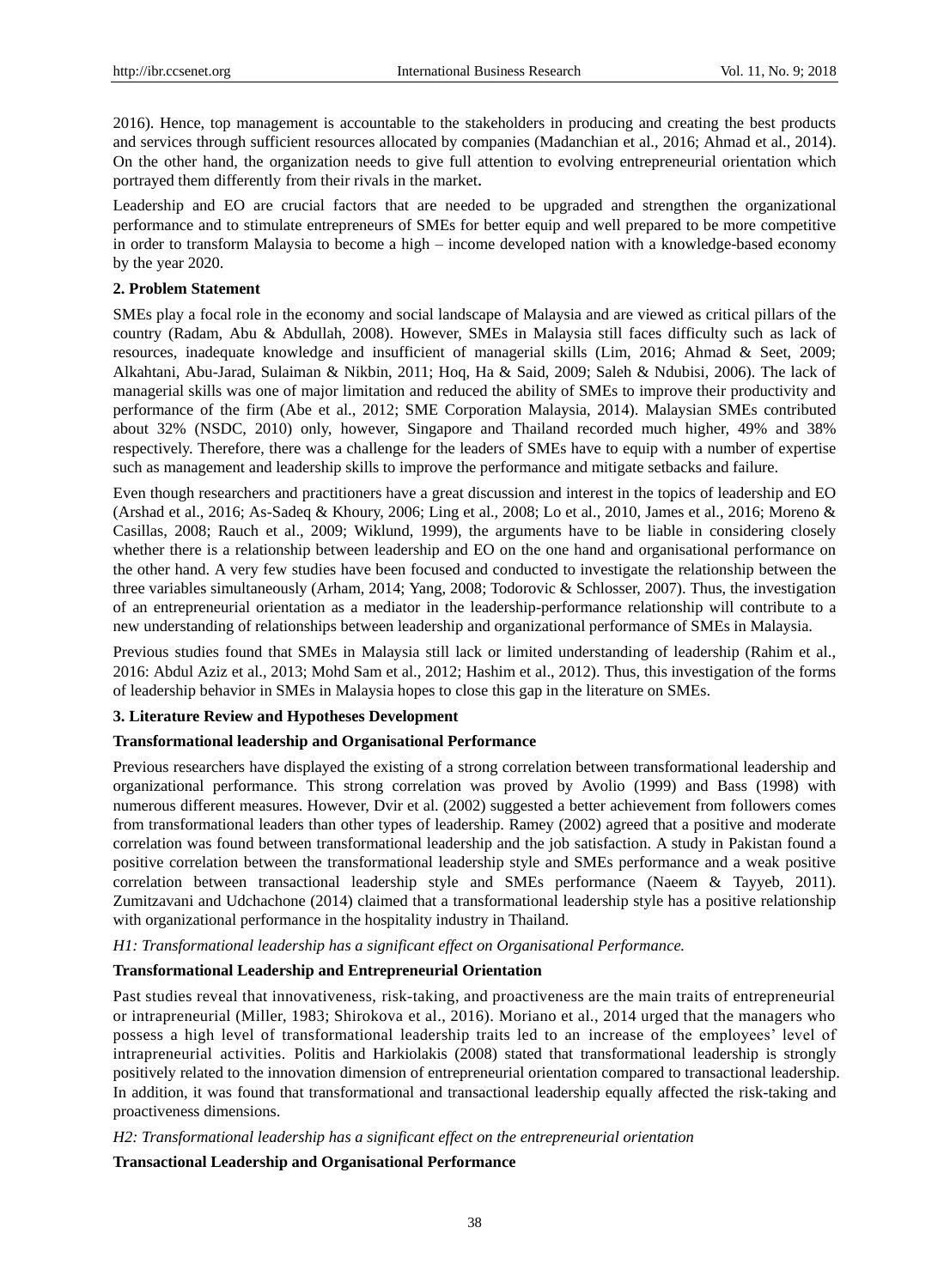Amirul and Daud (2012) examined the relationship between transactional leadership and leadership outcomes in 325 companies in the context of SMEs in Malaysia. The result stated that transactional leadership is positively related to organizational performance. Arham (2014) also found that transactional leadership has a positive relationship with organizational outcomes in Malaysian SMEs manufacturing and service sector. This is in line with a study done by Abdul Aziz et al. (2013) urged a significant relationship between transactional leadership and performance in the service sector.

#### *H3: Transactional leadership has a significant effect on organizational performance*

#### **Transactional Leadership and Entrepreneurial Orientation**

Kwasi (2015) remarks that transactional leaders are more task-or goal-oriented than people-oriented. On that note, transactional leaders define objectives and set expectations from each employee prior to the execution of the task (Martin, 2015). Businesses in this 21st century are exposed to a plethora of challenges such as stiff competition, short product life cycles among others all emanating from globalization. According to Panagopoulos and Avlonitis (2010), leadership style is a crucial requirement if a firm attempted to adopt an EO strategy successfully. A study by Nahavandi (2006) indicated that a transactional leader creates an EO atmosphere in the organization through the concept of exchange.

*H4: Transactional leadership has a significant effect on entrepreneurial orientation*

# **Entrepreneurial Orientation and Organisational Performance**

The measurement of EO commonly used by scholars was developed by Covin and Slevin (1989), based on the research done by Khandwalla (1977) and Miller (1983). This scale, which consists of three dimensions, innovation, proactiveness, and risk-taking. The measurement of EO was adopted by numerous studies (Becherer & Maurer, 1997; Dickson & Weaver, 1997; Naman & Slevin, 1993; Steensma et al*.*, 2000). Lumpkin and Dess (1996) added another two dimensions; competitive aggressiveness and autonomy, in the existing of measurement of EO. However, this study used three dimensions of entrepreneurial orientations; proactiveness, innovativeness, and risk-taking based on Covin and Slevin (1989). Lumpkin and Dess (2001) demonstrated that the dimensions of EO led to market growth. Past studies at empirical level have shown a positive relationship between entrepreneurial orientation and firm performance, e.g. a longitudinal study has found that entrepreneurial orientation to have a long-term effect on growth and financial performance of small businesses (Wiklund & Sheperd, 2003).

Therefore, it is suggested that firms may gain benefit from adopting an EO. Such firms innovate frequently while taking risks in their product market strategies (Miller & Friesen, 1978). Efforts to anticipate demand and aggressively position new product/service offerings often result in a strong performance (Ireland et al., 2003). Hence, the study of EO especially on Covin and Slevin (1989) dimensions, needs more studies to prove there is a relationship between EO and business performances.

*H5: Entrepreneurial orientation has a significant effect on organisational performance*

#### **Entrepreneurial Orientation, Transformational Leadership and Organizational Performance**

Transformational leaders discover and expand shared values and empower others (Owen et al., 2004; Ozaralli, 2003), influenced subordinates to produce better quality and quantity of work, and being a creative problem solver of employees (Limsila & Ogunlana, 2008). This is a procedure for improving and changing employees by increasing motivation, building commitment, and empowering them to achieve organizational performance (Yulk, 2010). In other words, transformational leaders have the ability to boost the commitment of employees through shared values and shared vision (Sadler, 2003). Transformational leaders change things by crafting the vision and by influencing followers to buy into the vision (Lussier & Achua, 2007). In addition, transformational leaders focus on the organization and direct follower commitment toward organizational goals.

Studied by Arham (2014) involved 390 respondents from service and manufacturing SMEs in Malaysia also found that transformational leadership has a significant relationship with EO that related to growth and profitability of the organization. Hassim et al. (2011) proposed that appropriate behavior of the leaders is an important factor of a firm's strategy for enhancing its entrepreneurial stance.

*H6: Entrepreneurial orientation has mediates the relationship between transformational leadership and organizational performance*

#### **Entrepreneurial Orientation, Transactional Leadership and Organizational Performance***.*

Transactional leadership suggested that a leader has to observe behavior which seeks to supervise subordinates to assure strength in the workplace and to assure the management procedures are followed by subordinates (Bass,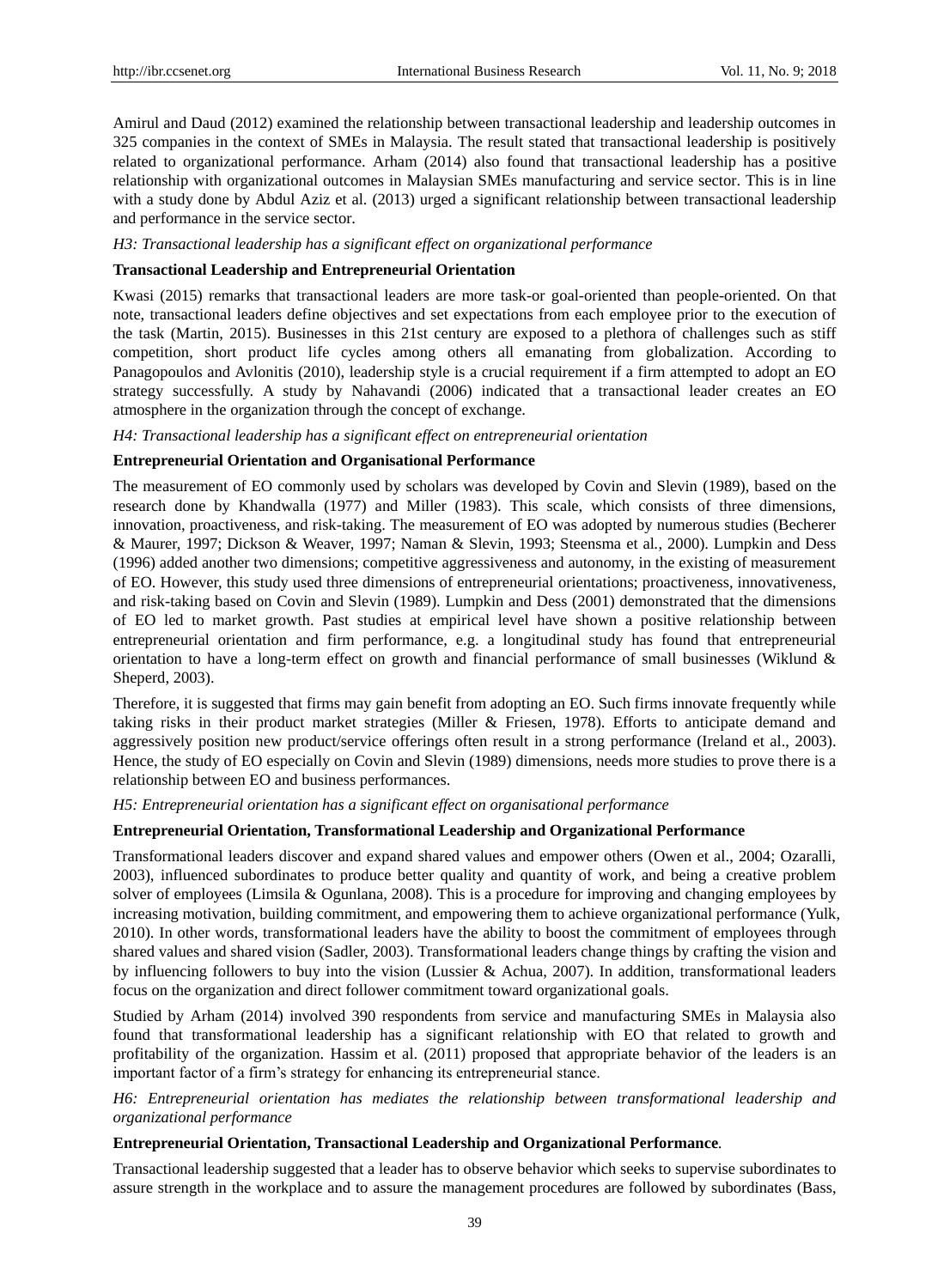1985). There are mixed findings on leadership behavior and EO in previous research. Yang (2008) stated that transactional leadership has a small positive relationship with EO. Contrary, a study was done by Eyal and Kark (2004) found that there is no significant relationship between transactional leadership and EO. They declared that managers or leaders practice or adopt transactional leadership behavior are less inclined to be more proactiveness or innovativeness.

Meanwhile, Jung et al. (2008) insisted that leaders have a direct influence on organizational performance through their characteristics and behavior and indirect influence through the strategic choices they make. EO is essential elements as a firm's strategic choice that captures the specific entrepreneurial aspects of decision-making styles, methods and practices (Wiklund & Shepherd, 2005) and it is a key to enhance organizational performance (Covin & Slevin, 1989; Lumpkin & Dess, 1996). In the context of SMEs in Malaysia, Arham et al. (2015) demonstrated that transactional leadership has a significant relationship to EO, and EO has a direct significant relationship to growth and profitability in manufacturing and services sector.

*H7: Entrepreneurial orientation has mediates the relationship between transactional leadership and organizational performance.* 

# **4. Methodology**

A cross-sectional research design was employed in this study where a data was collected at a given point of time (Sekaran & Bougie, 2013; Kumar et al., 2013). A quantitative research approach was applied which commonly used in social sciences studies (Keng et al., 2013; Shukri & Mahmood, 2014). Manufacturing and services sector located in Kuala Lumpur and Selangor were considered as a population of this study. Simple random sampling was employed and the sample size of 384 is enough for population up to 1 million were used (Sekaran & Bougie, 2010). The unit of analysis for this study is at the organizational level which involved the entire SMEs owners or managers. The data collected were analyzed and interpreted using the Statistical Package for Social Science (SPSS) to analyze the demographic profiles of the respondents meanwhile, and Structural Equation Modelling (SEM)-AMOS 22.0 software package to test the inter-relationships between constructs of the hypothesized model.

# **Measurement**

All variables were measured using 10 points Likert scale ranging from 1 (Strongly Disagree) to 10 (Strongly Agree) because having more scale points able to reduce skewness, and has the smallest kurtosis and close to normal. (Leung, 2011). Section 1, contains the measurements for leadership behavior that were adopted from the Multifactor Leadership Questionnaire (MLQ) developed by Bass and Avolio (2004). The researchers have obtained the questionnaire from Yogeswaran (2015) with a permission from Mind Garden to use the MLQ Leader 5X short form that consists of 45 items. However, only 32 items representing transformational and transactional leadership were included in the questionnaire.

Section 2, measured the EO construct which in this study comprises the initial factors developed by Miller (1983); innovativeness, pro activeness and risk-taking. The measurement of these factors was adopted from Covin and Slevin (1989) and Wang (2008). The EO scale that consists of these three factors is the most widely used measure of EO in entrepreneurship literature ( Runyan et al., 2012). Four items measured innovativeness, four items measure proactiveness, and three items measure risk-taking. Section 3 measures the organizational performance construct through growth and profitability, which was adopted from Matzler et al. (2008), Tan (2007), and Arham (2014). Section 4, asked for demographic information and business background of the respondents.

## **Global Fitness of Indexes**

The global fitness index can be determined by the absolute, incremental, and parsimonious fit; factor loading can be assessed by the value of standardized estimates, and construct correlations was identified by the value of standardized correlations. The recommended value for the factor loadings is 0.60 (Hair et al., 2010; Awang, 2015; Ali et al., 2018). Meanwhile, the recommended value for the construct reliability is 0.70 (Hair et al. 2010; Nunally & Bernstein, 1994).

Hair, Babin & Barry (2017) suggested the study should report at least one index from the category of Absolute Fit, Incremental Fit, and Parsimonious Fit in order to validate construct validity. From Table 1, all fitness indexes have achieved the required level. Thus the measurement model has achieved the construct validity (Awang, 2015).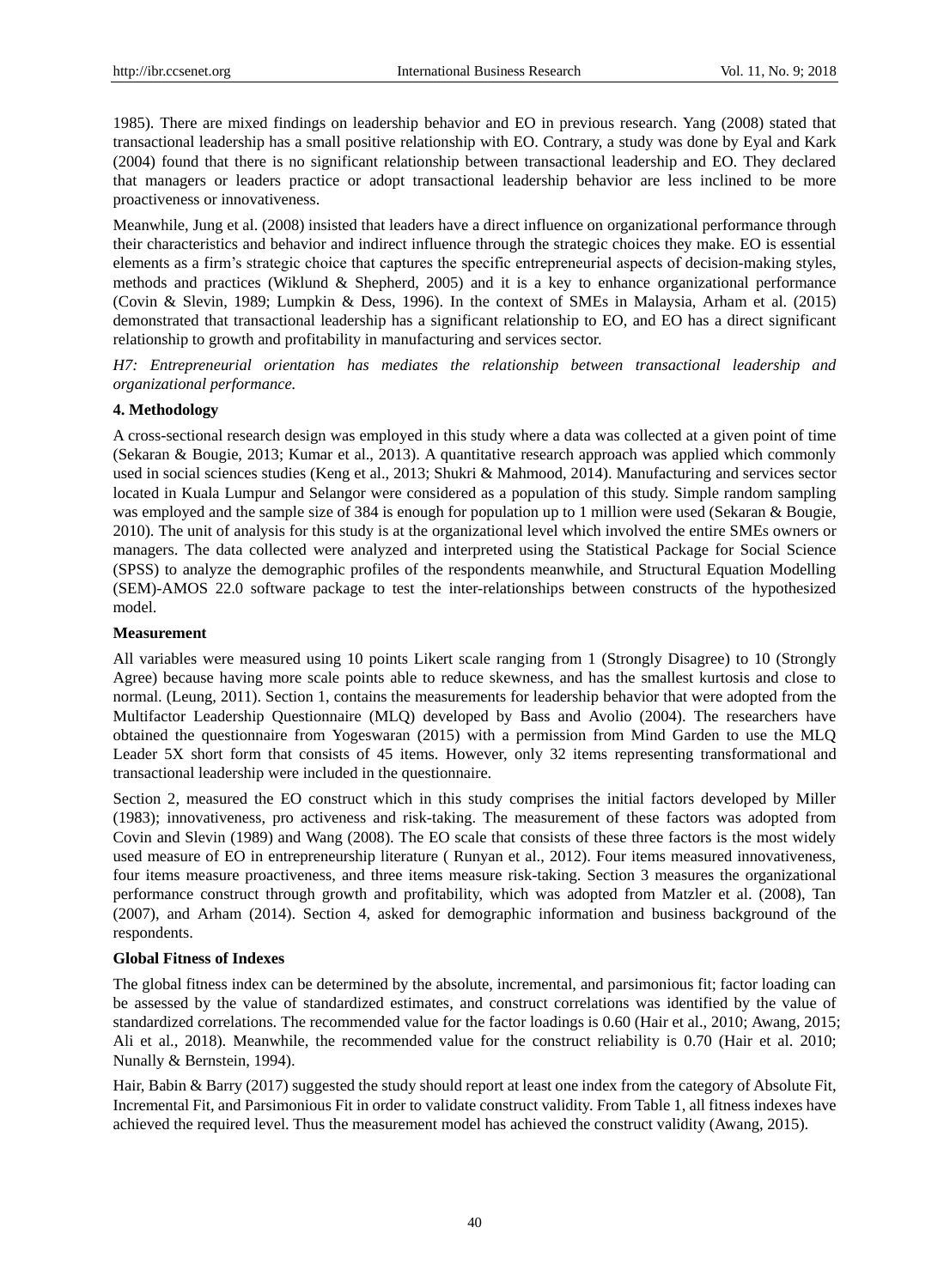| Name of category | Name of index | Index value | Comments                       |
|------------------|---------------|-------------|--------------------------------|
| Absolute fit     | <b>RMSEA</b>  | 0.032       | The required level is achieved |
| Incremental fit  | CFI           | 0.966       | The required level is achieved |
|                  | TLI           | 0.964       | The required level is achieved |
|                  | IFI           | 0.966       | The required level is achieved |
| Parsimonious fit | Chisa/df      | .403        | The required level is achieved |

Table 1. Global Fitness of Indexes

#### **5. Result**

In this study, a total of 1,700 questionnaires were distributed to the respondents via postal mail and they were given two months to complete and return the questionnaires to the researcher. From the questionnaires distributed, only 435 (25.58%) were received and 401 (23.58%) set of questionnaires are used for further analysis. The 34 questionnaires were not used because they were incomplete. The profiles of the respondents based on gender, age, race, industry, level of education, the tenure of business, a total of employees and total of sales turnover were illustrated in Table 2.

Table 2. Profiles of Respondents

|                        |                         | Frequency | Percent |
|------------------------|-------------------------|-----------|---------|
| <b>Industry</b>        | Manufacturing           | 146       | 36.4    |
|                        | Service & Other Sectors | 224       | 55.9    |
| <b>Gender</b>          | Male                    | 218       | 54.4    |
|                        | Female                  | 183       | 45.6    |
| <b>Education Level</b> | Secondary Education     | 30        | 7.5     |
|                        | Certificate/Diploma     | 37        | 9.2     |
|                        | Degree                  | 232       | 57.9    |
|                        | Master                  | 60        | 15.0    |
|                        | PhD/Doctorate           | 39        | 9.7     |

**Pooled Confirmatory Factor Analysis (CFA)**

The pooled CFA is regarded as the method of choice when assessing the measurement model because it can avoid the identification problem if construct contains less than four items per construct. Apart from that, the demonstration results from pooled CFA is seemed more comprehensive than the other ones since it considered all constructs in one model (Kashif et al., 2015; Awang, Afthanorhan & Asri., 2015). Figure 1 below, shows the results of factor loadings, construct correlations and fitness indexes. By inspecting the results of fitness indexes, all fitness indexes are satisfied since the parsimonious fit (Chisq/df =  $1.378 < 3.0$ ); absolute fit (RMSEA =  $0.031$ )  $< 0.08$ ); and incremental fit (CFI = 0.967, IFI = 0.967, and TLI = 0.965 > 0.90). The factor loading also was satisfied since its value is greater than the recommended value of 0.6. However, only one item (JJ8) from transformational leadership was detected carried poor factor loading (0.43).



Figure 1. First Model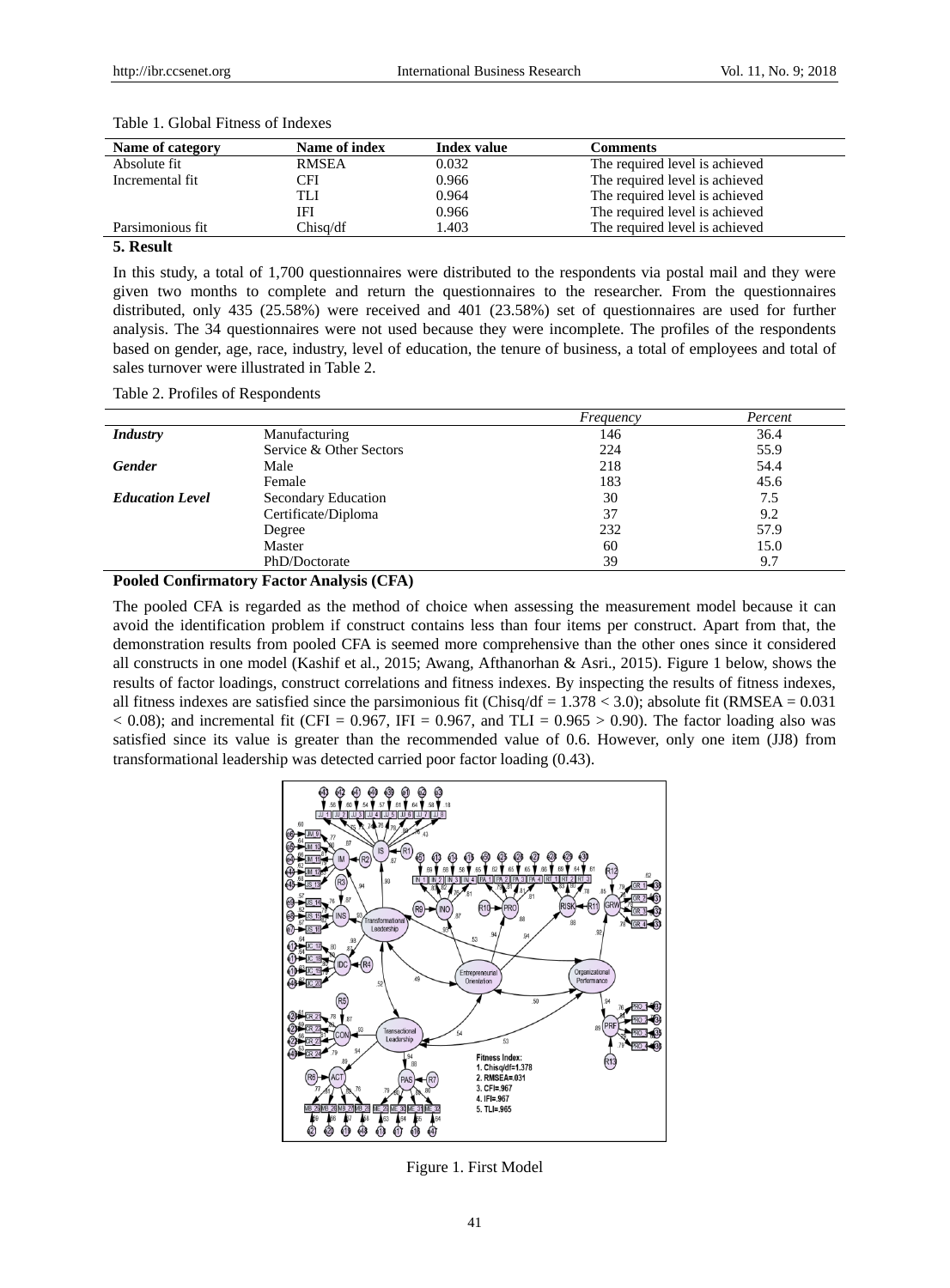## **Reliability and Validity**

In terms of construct reliability and validity, this model was determined by the Composite Reliability (CR) and Average Variance Extracted (AVE) as shown in Table 3. The Composite Reliability (CR) and Average Variance Extracted (AVE) are satisfied in that above 0.70 and 0.50 respectively (Nunnally & Bernstein, 1994; Lowry & Gaskin, 2014)

Table 3. Composite Reliability and Average Variance Extracted Results

|                                    | CR    | <b>AVE</b> |
|------------------------------------|-------|------------|
| <b>Transformational Leadership</b> | 0.964 | 0.870      |
| <b>IS</b>                          | 0.899 | 0.614      |
| IM                                 | 0.888 | 0.614      |
| <b>INS</b>                         | 0.805 | 0.580      |
| <b>IDC</b>                         | 0.856 | 0.597      |
| <b>Transactional Leadership</b>    | 0.955 | 0.877      |
| <b>CON</b>                         | 0.865 | 0.616      |
| ACT                                | 0.854 | 0.594      |
| <b>PAS</b>                         | 0.862 | 0.610      |
| <b>Entrepreneurial Orientation</b> | 0.955 | 0.877      |
| <b>INO</b>                         | 0.866 | 0.619      |
| <b>PRO</b>                         | 0.869 | 0.624      |
| <b>RISK</b>                        | 0.819 | 0.601      |
| <b>Organizational Performance</b>  | 0.928 | 0.865      |
| <b>GRW</b>                         | 0.847 | 0.581      |
| PRF                                | 0.864 | 0.613      |

*Note.* IS=Idealised Stimulation, IM = Idealised Motivation, INS = Idealised Influence, IDC = Individual Consideration, CON = Contingent Reward, ACT=Management-by-exception active), PAS =Management-by-exception (passive), INO = Innovativeness, PR0 = Proactiveness, RISK= Risk Taking, GRW=Growth, PRF = Profitability

# **Discriminant Validity**

Based on Table 4, it is observed that the correlation between all constructs is less than 0.85 (Hair et al. 2010; Kline, 2015). Moreover, the value of AVE squared (bold value) is higher than the correlation construct in its row and column (Fornell & Larcker, 1981). Therefore, it is concluded that the discriminant validity of the model is satisfied, and all constructs remain in the model suitable for the estimation.

| <b>Construct</b>               | <b>Transformational</b><br>Leadership | <b>Transactional</b><br>Leadership | <b>Entrepreneurial</b><br><b>Orientation</b> | Organizational<br><b>Performance</b> |
|--------------------------------|---------------------------------------|------------------------------------|----------------------------------------------|--------------------------------------|
| Transformational<br>Leadership | 0.933                                 |                                    |                                              |                                      |
| Transactional<br>Leadership    | 0.52                                  | 0.936                              |                                              |                                      |
| Entrepreneurial<br>Orientation | 0.49                                  | 0.54                               | 0.936                                        |                                      |
| Organizational<br>Performance  | 0.53                                  | 0.53                               | 0.50                                         | 0.930                                |

#### Table 4. Discriminant Validity Results

#### **Assessment of Normality**

Table 5 below shows the assessment of normality distribution. The measure of skewness reflects the normality assessment for every item. The absolute value of skewness 1.0 or lower indicates the score is normally distributed (Awang, 2015). However, the absolute value of skewness below than 1.5 is still acceptable (Hair et al. 2010). Therefore, it can be concluded that the normality test is achieved. Moreover, the critical ratio of skewness is suggested valid when the value is below than 8.0. As is shown in the table, the value of the critical ratio of skewness is acceptable. Other than that, the multivariate of kurtosis also can be determined to assess the normality distribution. According to Awang (2015), the acceptable results for multivariate is under 50. In this case, multivariate of kurtosis is satisfied and suitable for the parametric method as a covariance-based Structural Equation Modelling.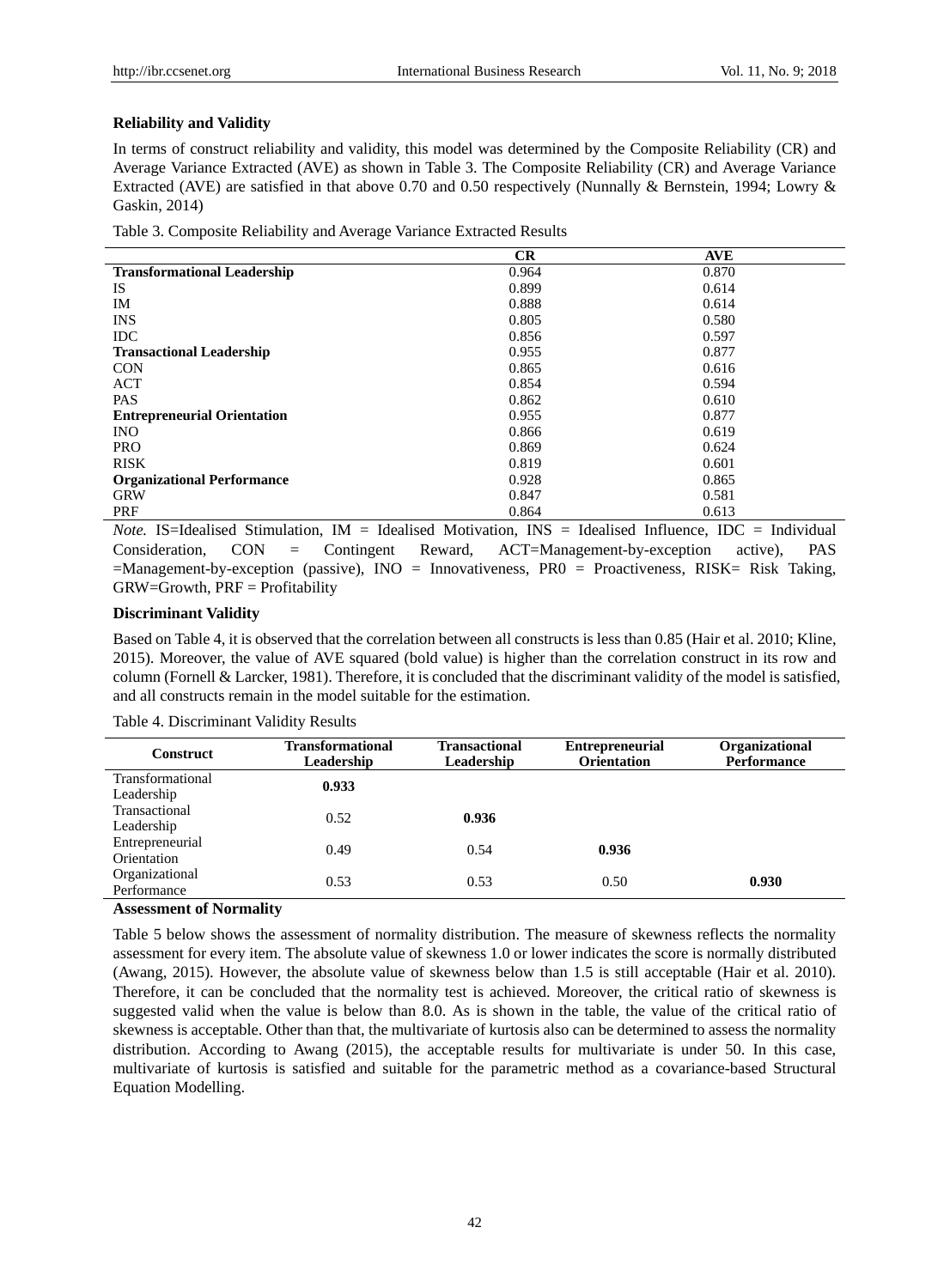# Table 5. Normality Results

| <b>Variable</b> | Min       | max    | skew    | c.r.     | kurtosis | c.r.      |
|-----------------|-----------|--------|---------|----------|----------|-----------|
| $IN_1$          | 2.000     | 8.000  | $-.161$ | $-1.313$ | .091     | .372      |
| $PA_1$          | 2.000     | 8.000  | $-.180$ | $-1.469$ | $-.042$  | $-.173$   |
| $CR_24$         | 2.000     | 8.000  | .056    | .461     | $-.044$  | $-.181$   |
| $MB_28$         | 2.000     | 7.000  | .057    | .470     | $-.127$  | $-.519$   |
| $ME_32$         | 2.000     | 8.000  | .071    | .579     | .050     | .203      |
| $JC_20$         | 1.000     | 6.000  | $-.121$ | $-.989$  | $-.243$  | $-.995$   |
| $JS_13$         | 2.000     | 8.000  | $-.217$ | $-1.770$ | .080     | .327      |
| $JM_12$         | 1.000     | 8.000  | .106    | .863     | .321     | 1.311     |
| $JJ_1$          | 2.000     | 8.000  | $-.138$ | $-1.126$ | .334     | 1.366     |
| $JJ_2$          | 1.000     | 8.000  | .045    | .367     | .237     | .970      |
| $JJ_3$          | 3.000     | 9.000  | $-.073$ | $-.593$  | $-.188$  | $-0.767$  |
| $JJ_4$          | 3.000     | 9.000  | $-.005$ | $-.041$  | $-.055$  | $-.225$   |
| $JJ_5$          | 2.000     | 8.000  | $-.094$ | $-.772$  | .008     | .031      |
| $GR_1$          | 3.000     | 9.000  | .051    | .413     | .014     | .057      |
| PRO_1           | 2.000     | 7.000  | $-.006$ | $-.052$  | $-.107$  | $-.437$   |
| $PRO_4$         | 1.000     | 6.000  | .099    | .806     | $-.209$  | $-.853$   |
| PRO_3           | 1.000     | 7.000  | .294    | 2.405    | .239     | .978      |
| $PRO_2$         | 3.000     | 10.000 | .141    | 1.152    | .202     | .825      |
| $GR_4$          | 1.000     | 8.000  | .069    | .565     | .083     | .341      |
| $GR_3$          | 1.000     | 8.000  | .093    | .761     | .130     | .533      |
| $GR_2$          | 2.000     | 8.000  | .016    | .128     | .976     | 3.988     |
| $RT_3$          | 2.000     | 8.000  | .167    | 1.368    | .076     | .313      |
| $RT_2$          | 2.000     | 8.000  | $-.120$ | $-.977$  | $-080$   | $-.328$   |
| $RT_1$          | 3.000     | 6.000  | $-.201$ | $-1.646$ | .114     | .465      |
| $PA_4$          | 2.000     | 7.000  | $-.062$ | $-.510$  | $-.190$  | $-0.775$  |
| $PA$ 3          | 1.000     | 5.000  | $-.146$ | $-1.197$ | $-.214$  | $-.873$   |
| $PA_2$          | 1.000     | 5.000  | $-.137$ | $-1.119$ | .250     | 1.022     |
| $CR_21$         | 3.000     | 8.000  | .029    | .234     | $-.262$  | $-1.071$  |
| $CR_22$         | 2.000     | 8.000  | .058    | .477     | .017     | .069      |
| $CR_23$         | 2.000     | 8.000  | .156    | 1.276    | .125     | .510      |
| $MB_25$         | 2.000     | 7.000  | .161    | 1.319    | $-.250$  | $-1.023$  |
| $MB_26$         | 3.000     | 8.000  | .075    | .611     | $-.269$  | $-1.099$  |
| $MB_27$         | 2.000     | 6.000  | .072    | .588     | .037     | .150      |
| <b>ME_29</b>    | 3.000     | 9.000  | $-.020$ | $-.163$  | $-.193$  | $-789$    |
| $ME_30$         | 4.000     | 9.000  | .254    | 2.078    | $-.344$  | $-1.407$  |
| $ME_31$         | 1.000     | 8.000  | $-.155$ | $-1.268$ | .271     | 1.109     |
| $IN_4$          | 1.000     | 5.000  | $-.109$ | $-.889$  | $-.038$  | $-.157$   |
| $IN_3$          | 3.000     | 9.000  | .000    | .001     | .008     | .034      |
| $IN_2$          | 2.000     | 7.000  | $-.168$ | $-1.373$ | $-.234$  | $-.958$   |
| $JC_17$         | 3.000     | 7.000  | .031    | .252     | .304     | 1.244     |
| $JC_18$         | 2.000     | 8.000  | $-.056$ | $-.459$  | .089     | .362      |
| $JC_19$         | $1.000\,$ | 6.000  | $-.085$ | $-.692$  | $-.231$  | $-.943$   |
| $JS_14$         | 1.000     | 7.000  | $-.108$ | $-.884$  | .049     | .199      |
| $JS_15$         | 1.000     | 6.000  | $-.218$ | $-1.781$ | .049     | .198      |
| $JS_16$         | 1.000     | 7.000  | $-.240$ | $-1.959$ | .540     | 2.209     |
| $JM_9$          | 1.000     | 7.000  | $-.113$ | $-.926$  | $-.064$  | $-.263$   |
| $JM_10$         | 3.000     | 9.000  | .134    | 1.099    | $-.200$  | $-0.819$  |
| $JM_11$         | 1.000     | 8.000  | $-.245$ | $-2.003$ | .263     | 1.077     |
| $JJ_7$          | 2.000     | 8.000  | $-.133$ | $-1.088$ | .140     | .573      |
| $JJ_6$          | 2.000     | 8.000  | $-.121$ | $-.987$  | .073     | .299      |
| Multivariate    |           |        |         |          | 7.259    | $1.008\,$ |

# **Testing Mediation**

Figure 2 shows the standardized results. The standardized often used in assessing the mediation effect and measurement model during performing the pooled CFA. This is because the standardized estimates help the researchers to make interpretation easily. The value from standardized estimates would fall in the range value between 0 to 1, which making it easy for comparison purpose.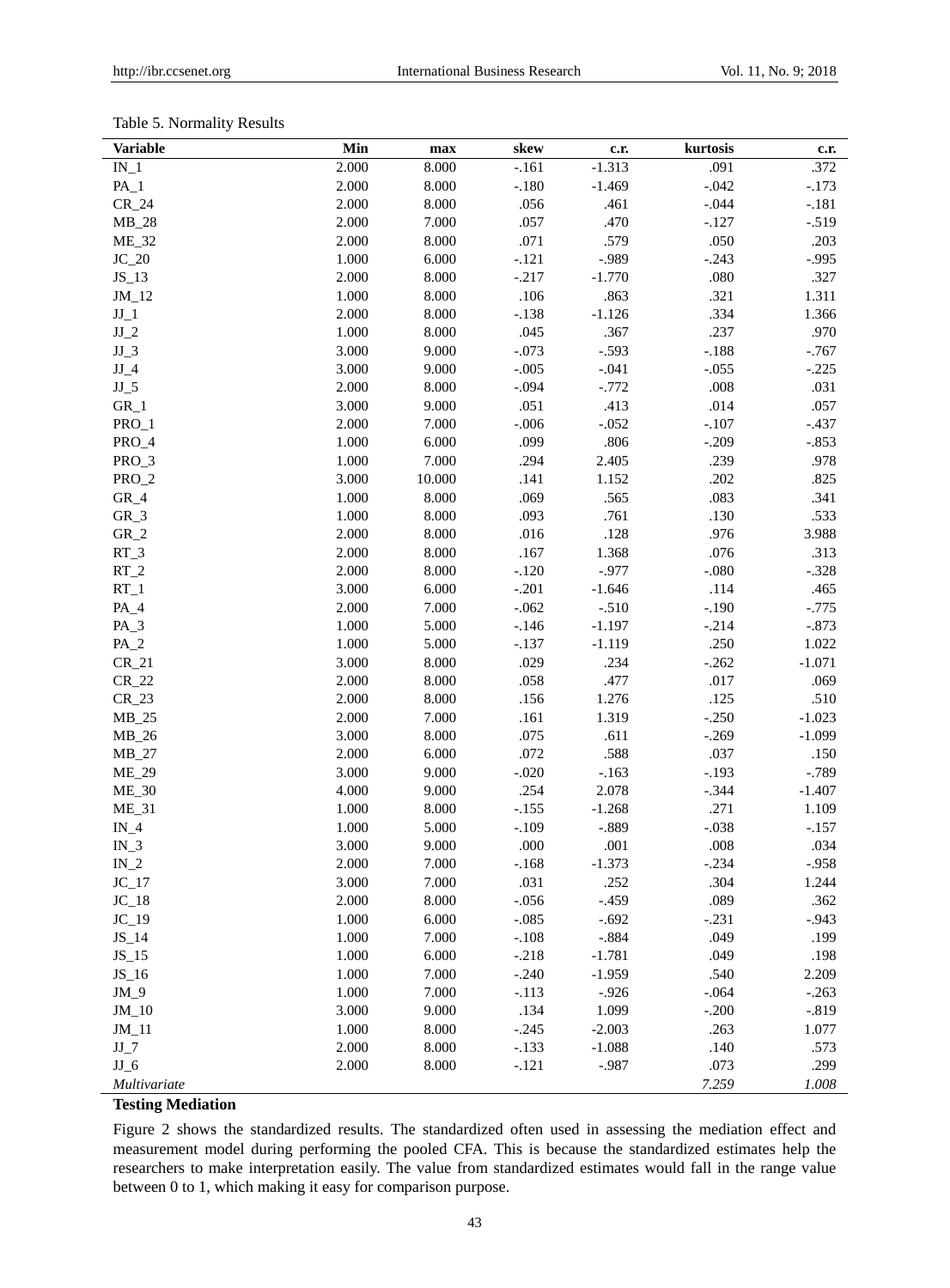

Figure 2. Standardized Estimates

#### **Regression Weight**

Table 6 shows the regression weight for each path analysis that has been proposed in the research hypotheses. From the table, it is clearly shown that all constructs have a significant contribution towards its respective endogenous constructs. By looking at the estimated value, transformational leadership has the highest positive contribution towards the organizational performance followed by transactional leadership and EO. Specifically, the interpretation for each effect as follows:

Table 6. Regression Weight

|                                |      |                                | <b>Estimate</b> | S.E. | C.R.  | P   | <b>Result</b> |
|--------------------------------|------|--------------------------------|-----------------|------|-------|-----|---------------|
| Entrepreneurial<br>Orientation | <--- | Transformational<br>Leadership | .288            | .059 | 4.864 | *** | Significant   |
| Entrepreneurial<br>Orientation | <--- | Transactional<br>Leadership    | .376            | .059 | 6.430 | *** | Significant   |
| Organizational<br>Performance  | <--- | Entrepreneurial<br>Orientation | .199            | .054 | 3.678 | *** | Significant   |
| Organizational<br>Performance  | <--- | Transformational<br>Leadership | .257            | .055 | 4.686 | *** | Significant   |
| Organizational<br>Performance  | <--- | Transactional<br>Leadership    | .220            | .054 | 4.057 | *** | Significant   |
|                                |      |                                |                 |      |       |     |               |

#### **Bootstrapping Approach**

The use of a mediation model with bootstrap is available in AMOS software. This study used bootstrap Maximum Likelihood Estimator with 1,000 replications to produce consistent and unbiased results (Bollen & Bainter, 2014). The result for bootstrapping estimates and p-value was obtained by the application of Amos output. From the Table 7, the regression weight estimate for indirect effect is 0.063. The probability of getting a bootstrap p-value for indirect effect is 0.001. What it means is that the regression weight for EO as mediator construct is significant at 0.001 level, hence, the hypothesis (H6) that EO has mediates the relationships between Transformational Leadership and Organizational Performance is duly supported.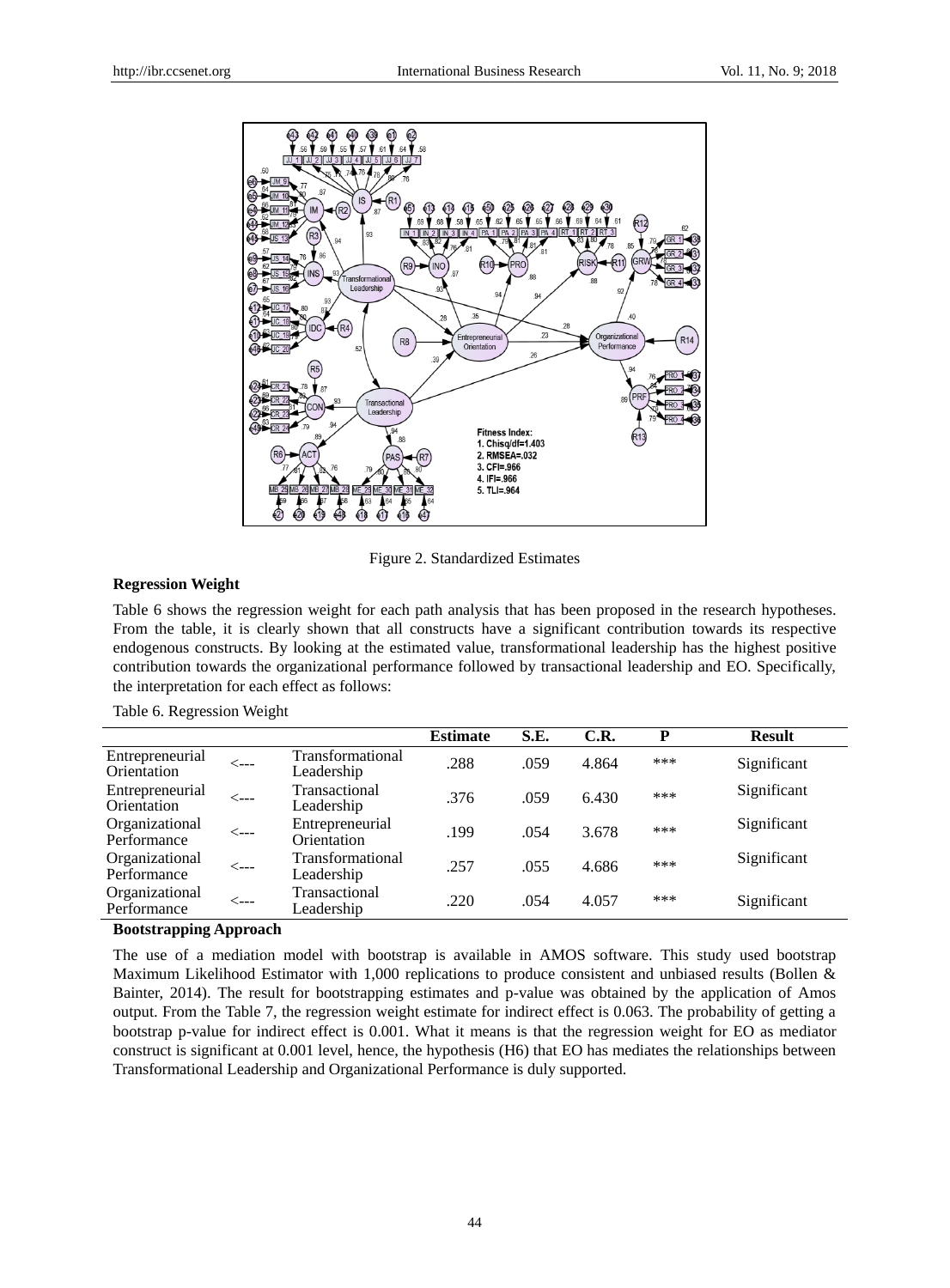Table 7. The result of Direct and Indirect Effect (Transformational Leadership, Entrepreneurial Orientation, and Organizational Performance)

|                               | <b>Indirect Effect</b> | <b>Direct Effect</b>     |
|-------------------------------|------------------------|--------------------------|
| <b>Bootstrapping Estimate</b> | 0.063                  | 0.284                    |
| Bootstrapping P-Value         | 0.001                  | 0.002                    |
| Result                        | Significant            | Significant              |
| Type of Mediation             |                        | <b>Partial Mediation</b> |

Table 8. The result of Direct and Indirect Effect (Transactional Leadership, Entrepreneurial Orientation and Organizational Performance)

|                               | <b>Indirect Effect</b> | <b>Direct Effect</b>     |
|-------------------------------|------------------------|--------------------------|
| <b>Bootstrapping Estimate</b> | 0.088                  | 0.257                    |
| Bootstrapping P-Value         | 0.001                  | 0.002                    |
| Result                        | Significant            | Significant              |
| Type of Mediation             |                        | <b>Partial Mediation</b> |

The result for bootstrapping estimates and p-value was obtained by the application of Amos output. From the Table 8, the regression weight estimate for indirect effect is 0.088. The probability of getting a bootstrap p-value for indirect effect is 0.001. What it means is that the regression weight for EO as mediator construct is significant at 0.001 level, hence, the hypothesis (H7) that Entrepreneurial Orientation has mediates the relationships between transactional leadership and organizational performance is duly supported. Furthers, to explain more about the type of mediation, the result for direct effect is examined. The regression weight for direct effect is 0.257. The probability of getting bootstrap p-value for direct effect is 0.002 (p-value < 0.05). Therefore, it can be concluded that the type of mediation for this model is Partial Mediation because the significant effect existed in the direct effect.

The summary of hypotheses testing as shown in Table 9.

Table 9. Summary of Hypotheses Testing

| <b>RESEARCH HYPOTHESES</b>                                                               | <b>RESULTS</b> |
|------------------------------------------------------------------------------------------|----------------|
| HI: Transformational leadership has a significant effect on organizational performance   | Supported      |
| H2: Transformational leadership has a significant effect on entrepreneurial orientation  | Supported      |
| H3 : Transactional leadership has a significant effect on organizational performance     | Supported      |
| H4 : Transactional leadership has a significant effect on entrepreneurial orientation    | Supported      |
| H5: Entrepreneurial orientation has a significant effect on organizational performance   | Supported      |
| H6 : Entrepreneurial orientation has mediates the relationships between transformational | Supported      |
| leadership and organizational performance                                                |                |
| H7: Entrepreneurial orientation has mediates the relationships between transactional     | Supported      |
| leadership and organizational performance                                                |                |

# **6. Discussion and implications**

This study was to investigate the relationship between Transformational Leadership, Transactional Leadership, Entrepreneurial Orientation and Organizational Performance of SMEs in the manufacturing, and service & other sectors in Malaysia. The results revealed that more male (54.4 %) than female (45.6%) respondents participated in this study. The majority of the respondents had degree education at 57.9%, and in the age group of 31 to 40 years at 38.7%. The results indicated that respondents possessed higher education has displayed leadership behavior and tend to achieve better performance in business. This is in line with a study done by Karadag (2017) highlighted that education level of owner/managers has affected the financial performances of the business in SMEs. Matama (2016) also stated the levels of education had a significant relationship with financial performance, as more small business owners advanced in education, the more of financial worth was observed in small business firms. The small business owners who had university degrees had more financial knowledge compared to those with secondary and lower education levels (Matama, 2016). This could be attributed to the fact that owners that attained college education may able to understand and analyzing the financing documentation especially the loan contracts and the associated risks unlike the owners with secondary education and below.

The results indicated that the transformational leadership has a significant effect on the organizational performance of SMEs. This is in line with previous studies by Arham (2014), Lim (2016), and Abdul Aziz et al. (2013). Therefore, the entrepreneurs in Malaysia is suggested to practice both forms of leadership behavior and this consistent with the suggestion made by Abdul Aziz et al. (2013) and Ismail et al. (2010). They stated that the leaders that practiced both transformational and transactional leadership behavior effectively will increase positive individual outcomes and lead to increase the organizational performance.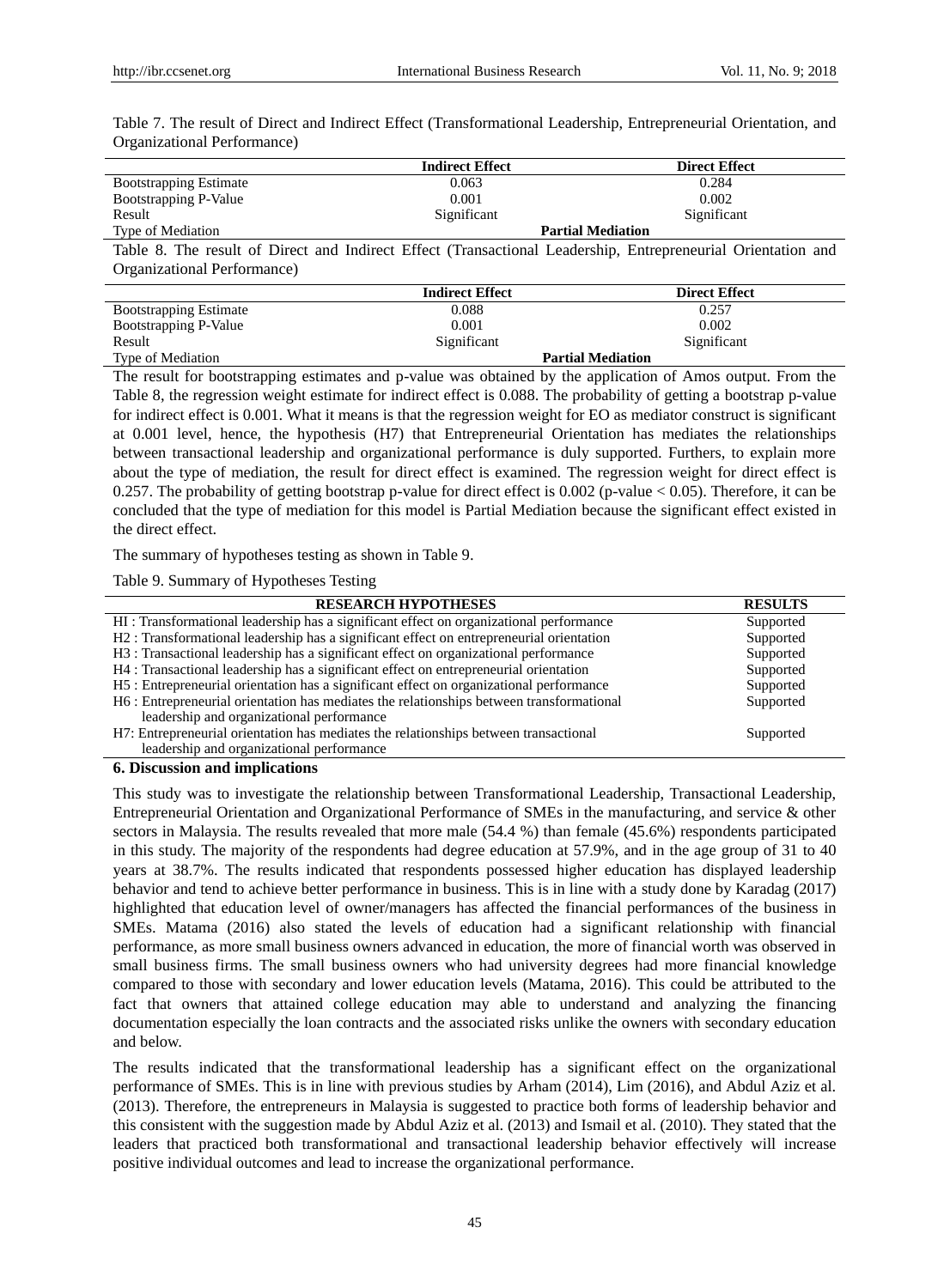The result of this study also found that entrepreneurial orientation also partially mediates the relationship between leadership behavior and organizational performance. This signifies that the development of entrepreneurial orientation is the important elements besides leadership behavior in order to increase the organizational performance.

#### **Managerial Implications**

The key objective of this study is to show the consequences which can benefit and practical for SMEs in the manufacturing and service industries. Effective leadership behavior of owners and top managers and entrepreneurial orientation are essential elements that affected the growth and profitability of the firms. Moreover, leaders of SME establishments in these industries are encouraged to understand the complex interaction between their leadership behavior and the level of entrepreneurial orientation practiced in their organization.

#### **Theoretical Contributions**

Modification version of the Questionnaire (MLQ) for the transformational leadership construct also indicate that the factor structure for the transformational leadership construct of the MLQ cannot be retained. Due to low factor loadings and cross-loading resulting in the removal of the individualized influenced factor (I specifically mentioned the importance of having a strong sense of purpose). Other scholars, Arham (2014) and Ozaralli (2003) had to removed factor idealized consideration from the final analysis as well.

#### **7. Conclusion**

Every study has the limitation. Among the limitations facing when conducting the study was time and situational constraints. This study relied on self-reported data from single informants which may exaggerate their assessment and judgment of their leadership behavior, firms' EO, and organizational performance.

In conclusion, the managers or owners of the business must understand the leadership behavior they display and practice has significant direct and indirect (through EO) contributions to organizational performance. This study doesn't have any intention or suggestion that leaders should practice a particular form of leadership behavior, but empirical findings indicate that when transformational leadership is practiced, it exerts stronger effects on EO and organizational outcomes than transactional leadership does.

## **References**

- Abdul, A. R. et al, (2013). The effect of leadership styles on the business performance of SMEs in Malaysia. *International Journal of Economics Business and Management Studies, 2*(2), (May, 2013), 45-52.
- Abdullah & Rosli. (2016). An evaluation on determinants of SMEs performance in Malaysia. South East Asia *Journal of Contemporary Business, Economics and Law, 7*(2), (August) ISSN2289-1560.
- Abe, M., Troilo, M., Juneja, J. S., & Narain, S. (2012). Policy guidebook for SME development in Asia and the Pacific, United Nations ESCAP, Bangkok.
- Abu Bakar, H. et al (2016). Effect of entrepreneurial orientation, learning orientation, strategic improvisation on SMEs Performance. Proceedings of IASTEM International Conference, Jakarta, Indonesia**,** 4th-5th October 2016, ISBN: 978-93-86083-34-0.
- Abu Bakar, J., Mad, C. A., & Abdul, L. R. (2006). Liberalization and globalization: A case of Naza and a lesson to SME, Paper presented at Persidangan Kebangsaan IKS (National Conference of SME) 2006, Kuala Lumpur.
- Ahmad, N. H., & Seet, P. S. (2009). Dissecting behaviours associated with business failure: a qualitative study of SME owners in Malaysia and Australia. *Asian Social Science, 5*(9), 98-104. https://doi.org/10.5539/ass.v5n9p98
- Al-Dhaafri, H. S., Al-Swidi, A. K., & Yusoff, R. Z. (2016). The mediating role of total quality management between the entrepreneurial orientation and the organizational performance. *The TQM Journal, 28*(1), 89-111. https://doi.org/10.1108/TQM-03-2014-0033
- Alkahtani, A. H., Abu-Jarad, I., Sulaiman, M., & Nikbin, D. (2011). The impact of personality and leadership styles on leading change capability of Malaysian managers. *Australian Journal of Business and Management Research, 1*(2), 70-99.
- Amin, M. et al (2016). The effect of market orientation as a mediating variable in the relationship between entrepreneurial orientation and SMEs performance. *Nankai Business Review International, 7*(1), 39-59. https://doi.org/10.1108/NBRI-08-2015-0019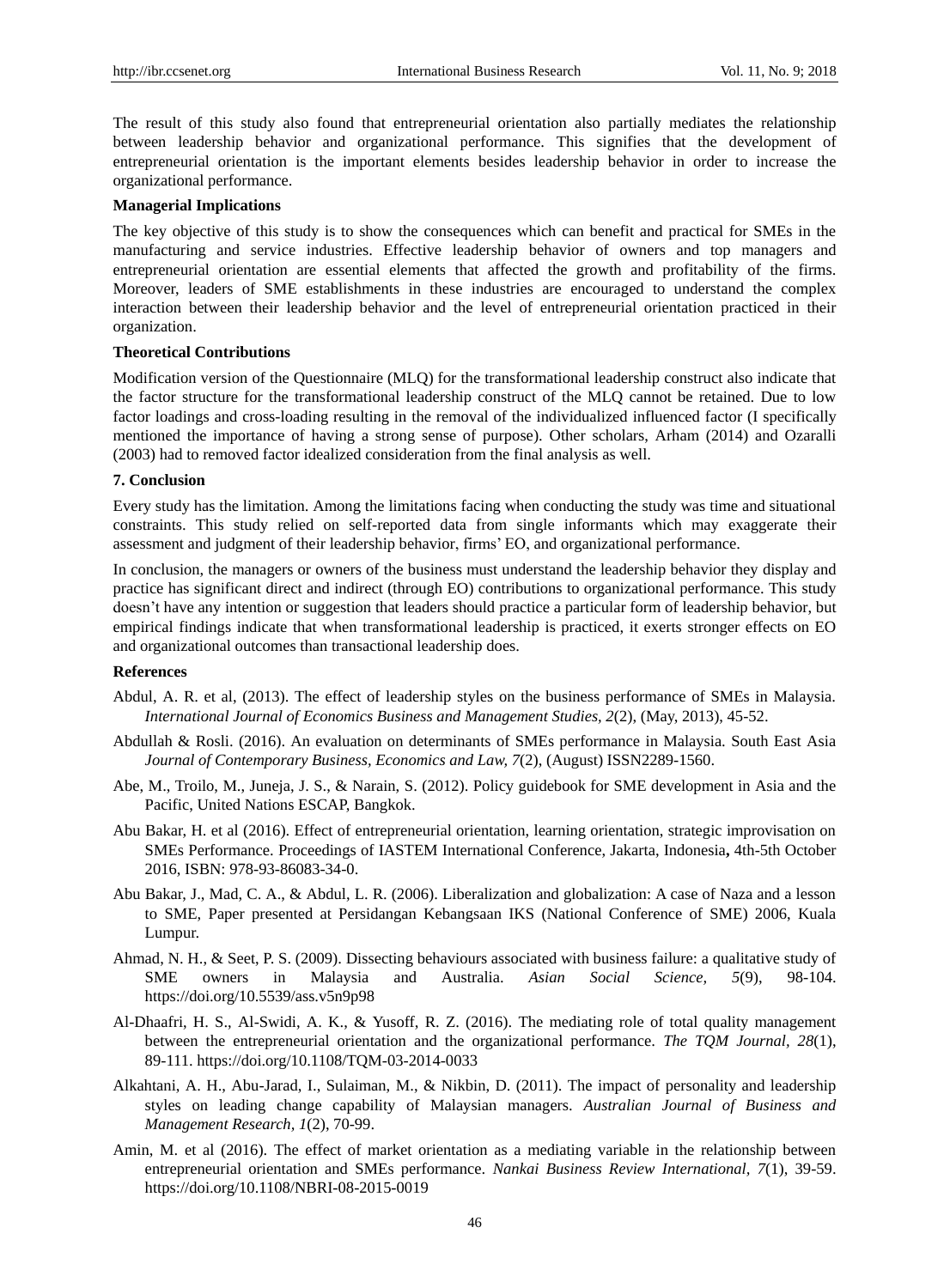- Amirul, S. R., & Daud, N. (2012). A study on the relationship between leadership styles and leadership effectiveness in Malaysian GLCs. *European Journal of Business and Management, 4*(8), 193-202.
- Arham, A. F. (2014). Leadership and performance. The case of Malaysian SMEs in the service sector. *International Journal of Asian Social Science, 4*(3), 343-355.
- Arham, A. F. et al (2015). The effect of leadership on entrepreneurial orientation: An online survey on Malaysian SMEs. *International Journal of Latest Research in Science and Technology, 4*(5), 47-50.
- Arshad, A. S. et al (2016). A Transformational Leadership and Business Performance: An Insight From Technology-based SMEs in Malaysia. BE-ci (2016).Presented at 3rd International Conference on Business and Economics, 21-23 September, 2016. https://doi.org/10.15405/epsbs.2016.11.02.5
- As-Sadeq, H., & Khoury, G. (2006). Leadership styles in the Palestinian large scale industrial enterprises. *Journal of Management Development, 25*(9), 832. https://doi.org/10.1108/02621710610692043
- Avolio, B. J. (1999). Full leadership development: building the vital forces in organizations, Sage, Thousand Oaks, CA.
- Awang, Z. (2015). SEM made simple: A gentle approach to learning Structural Equation Modeling.
- Awang, Z., Afthanorhan, A., Mohamad, M., & Asri, M. A. M. (2015). An evaluation of measurement model for medical tourism research: the confirmatory factor analysis approach. *International Journal of Tourism Policy, 6*(1), 29-45. https://doi.org/10.1504/IJTP.2015.075141
- Bass, B. M. (1985). Leadership and Performance Beyond Expectations, The Free Press, New York.
- Bass, B. M. (1999). 'Two decades of research and development in transformational leadership'. *European Journal of Work and Organizational Psychology, 8*(1), 9-32. https://doi.org/10.1080/135943299398410
- Bollen, K. A. (1989). Structural Equations with Latent Variables, John Wiley & Sons, Inc, New York. https://doi.org/10.1002/9781118619179
- Covin, J. G., & Slevin, D. P. (1989). Strategic management of small firms in hostile and benign environments. *Strategic Management Journal, 10*(1), 75-87. https://doi.org/10.1002/smj.4250100107
- Dvir, T., Eden, D., Avolio, B. J., & Shamir, B. (2002). Impact of transformational leadership on follower development and performance: A field experiment. *Academy of Management Journal, 45,* 735-744.
- Dzomonda, O. et al (2016). The impact of leadership styles on the entrepreneurial orientation of Small and Medium Enterprises in South Africa.
- Eyal, O., & Kark, R (2004). How do transformational leaders transform organizations? A study of the relationship between leadership and entrepreneurship. *Leadership and Policy in Schools, 3*(3), 211-235. https://doi.org/10.1080/15700760490503715
- Fornell, C., & Larcker, D. (1981). Structural equation models with unobservable variables and measurement error. *Journal of Marketing Research, 18*(1), 39-50. https://doi.org/10.2307/3151312
- Gul, S., Ahmad, B., Rahman, S. U., Shabir, N., & Razzaq, N. (2012). Leadership styles, turnover intentions and the mediating role of organizational commitmen. *Information and Knowledge Management, 2*(7), 44-51.
- Hair Jr, J. F., Babin, B. J., & Krey, N. (2017). Covariance-Based Structural Equation Modeling in the Journal of Advertising: Review and Recommendations. *Journal of Advertising,* 1-15.
- Hair, J. F., Anderson, R. E., Babin, B. J., & Black, W. C. (2010). Multivariate data analysis: A global perspective (Vol. 7). Upper Saddle River, NJ: Pearson.
- Hande, K. (2017). The impact of industry, firm age and education level on financial management performance in small and medium-sized enterprises (SMEs): Evidence from Turkey. *Journal of Entrepreneurship in Emerging Economies, 9*(3), 300-314. https://doi.org/10.1108/JEEE-09-2016-0037
- Hannay, M. (2009). The cross-cultural leader: The application of servant leadership theory in the international setting. *Journal of International Business and Cultural Studies, 1,* 1-12.
- Hashim, M. K., Ahmad, S. A., & Zakaria, M. (2012). A study on leadership styles in SMEs. Paper presented at International Conference on Islamic Leadership-2 (ICIL 2), The Royale Chulan, Kuala Lumpur, 26-27 September.
- Hassim, A., Abdul, T. A., & Abu Bakar, A. (2011). The Effects of Entrepreneurial Orientation on Firm Organisational Innovation and Market Orientation towards Firm Business Performance', paper presented to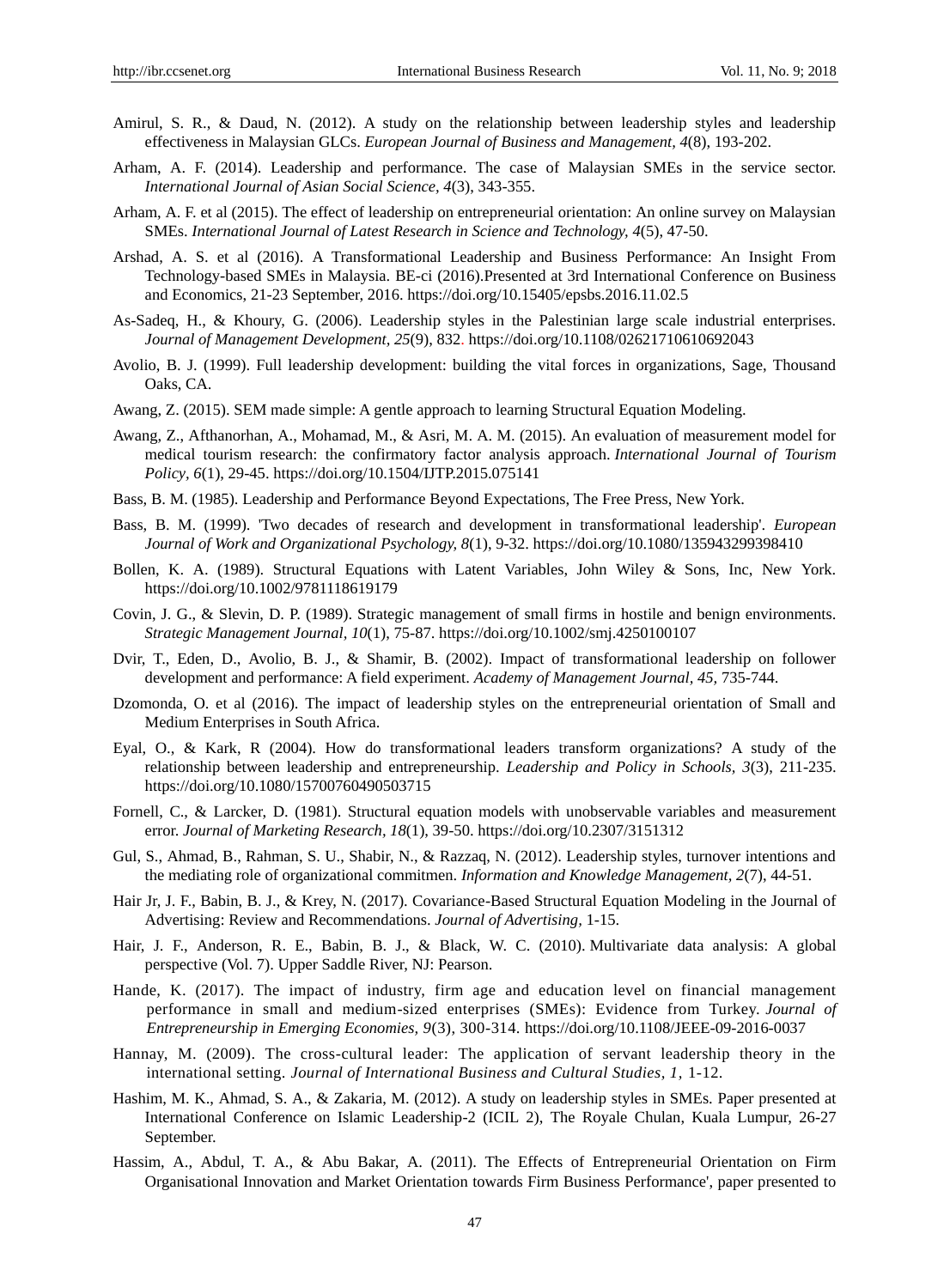International Conference Sociality and Economic Development, Singapore.

- Hayat, N., & Riaz, M. T. (2011). The Influence of the SMES Top-Level Managers Leadership Styles and Their Entrepreneurial Orientation on the Business Performance. SSRN eLibrary, Available at SSRN: [http://ssrn.com/abstract=1884069.](http://ssrn.com/abstract=1884069)
- Hilmi, M. F., Ramayah, T., Mustapha, Y., & Pawanchik, S. (2010). Product and process innovativeness: Evidence from Malaysian SMEs. *European Journal of Social Sciences, 16*(4), 547-555.
- Hoq, M. Z., Ha, N. C., & Said, S. M. (2009). SMEs in the Malaysian economy. *International Journal of Marketing Studies, 1*(2), 3-17. https://doi.org/10.5539/ijms.v1n2p3
- Ireland, R. D., & Hitt, M. A. (2005). Achieving and maintaining strategic competitiveness in the 21st century: The role of strategic leadership. *Academy of Management Executive, 19*(4), 65-77. https://doi.org/10.5465/ame.2005.19417908
- Ismail, A., Mohamad, M. H., Mohamed, H. A. B., Rafiussin, N. M., & Zhen, K. W. P. (2010). Transformational and transactional leadership styles as a predictor of individual outcomes. *Theoretical and Applied Economics, 17*(6), 89-104.
- Kashif, M., Samsi, S. Z. M., Awang, Z., & Mohamad, M. (2016). EXQ:Mmeasurement of healthcare experience quality in Malaysian settings: A contextualist perspective. *International Journal of Pharmaceutical and Healthcare Marketing, 10*(1), 27-47. https://doi.org/10.1108/IJPHM-03-2015-0011
- Kheng Y. K. et al (2013).The determinant of innovative work behavior in yhe knowledge intensive business service sectors in Malaysia. *Asian Social Sciences, 9*(15), 47-59.
- Kihara, P. et al (2016). Relationship between leadership styles in strategy implementation and performance of Small and Medium Manufacturing Firms in Thika Sub-County, Kenya. *International Journal of Humanities and Social Science, 6*(6), June 2016.
- Kraus, S. et al (2012). Entrepreneurial orientation and the business performance of SMEs: A quantitative study from the Netherlands. *Rev Management Science*, *6,* 161-182. https://doi.org/10.1007/s11846-011-0062-9
- Kwasi, D. (2015). Resillent leadership: A transformational-transactional leadership mix. *Journal of Glbal Responsibility, 6*(1), 99-122. https://doi.org/10.1108/JGR-07-2014-0026
- Lawal, A. A., Ajonbadi, H. A., & Otokiti, B. O. (2014). Leadership and organisational performance in the Nigeria Small and Medium Enterprises (SMEs). *American Journal of Business, Economics and Management, 2*(5), 121-127.
- Leung, S. O. (2011). A Comparison of Psychometric Properties and Normality in 4-, 5-, 6-, and 11-Point Likert Scales. *Journal of Social Service Research, 37,* 412-421. https://doi.org/10.1080/01488376.2011.580697
- Lim, C. S. (2016). An investigation of leadership styles and leadership outcomes of Malaysian managers working in the wholesale subsector of the distributive trade sector. DBA thesis, Southern Cross University, Lismore, NSW.
- Limsila, K., & Ogunlana, S. O. (2008) Performance and Leadership Outcome Correlates of Leadership Style And subordinate Commitment. Engineering, *Construction and Architectural Management, 15,* 164-184. https://doi.org/10.1108/09699980810852682
- Ling, Y., Simsek, Z., Lubatkin, M. H., & Veiga, J. F. (2008). Transformational leadership's role in promoting corporate entrepreneurship: Examining the CEO-TMT interface. *Academy of Management Journal, 51*(3), 557-576. https://doi.org/10.5465/amj.2008.32626023
- Lo, M. C., Ramayah, T., Hii, W. M., & Songan, P. (2010). The relationship between leadership styles and organizational commitment in Malaysia: role of leadermember exchange. *Asia Pacific Business Review, 16*(1/2), 79103. https://doi.org/10.1080/13602380903355676
- Lumpkin, G. T., & Dess, G. G. (1996). Clarifying the entrepreneurial orientation Construct and linking it to performance. *The Academy of Management Review, 21*(1), 135-72. Lumpkin. https://doi.org/10.5465/amr.1996.9602161568
- Lumpkin, G. T., & Dess, G. G. (2001). Linking two dimensions of entrepreneurial orientation to firm performance: The moderating role of environment and industry life cycle. *Journal of Business.*  https://doi.org/10.1016/S0883-9026(00)00048-3
- Lussier, R. N., & Achua, C. F. (2007). Leadership practices inventory: Facilitator'sGuide. 3rd ed. San Francisco.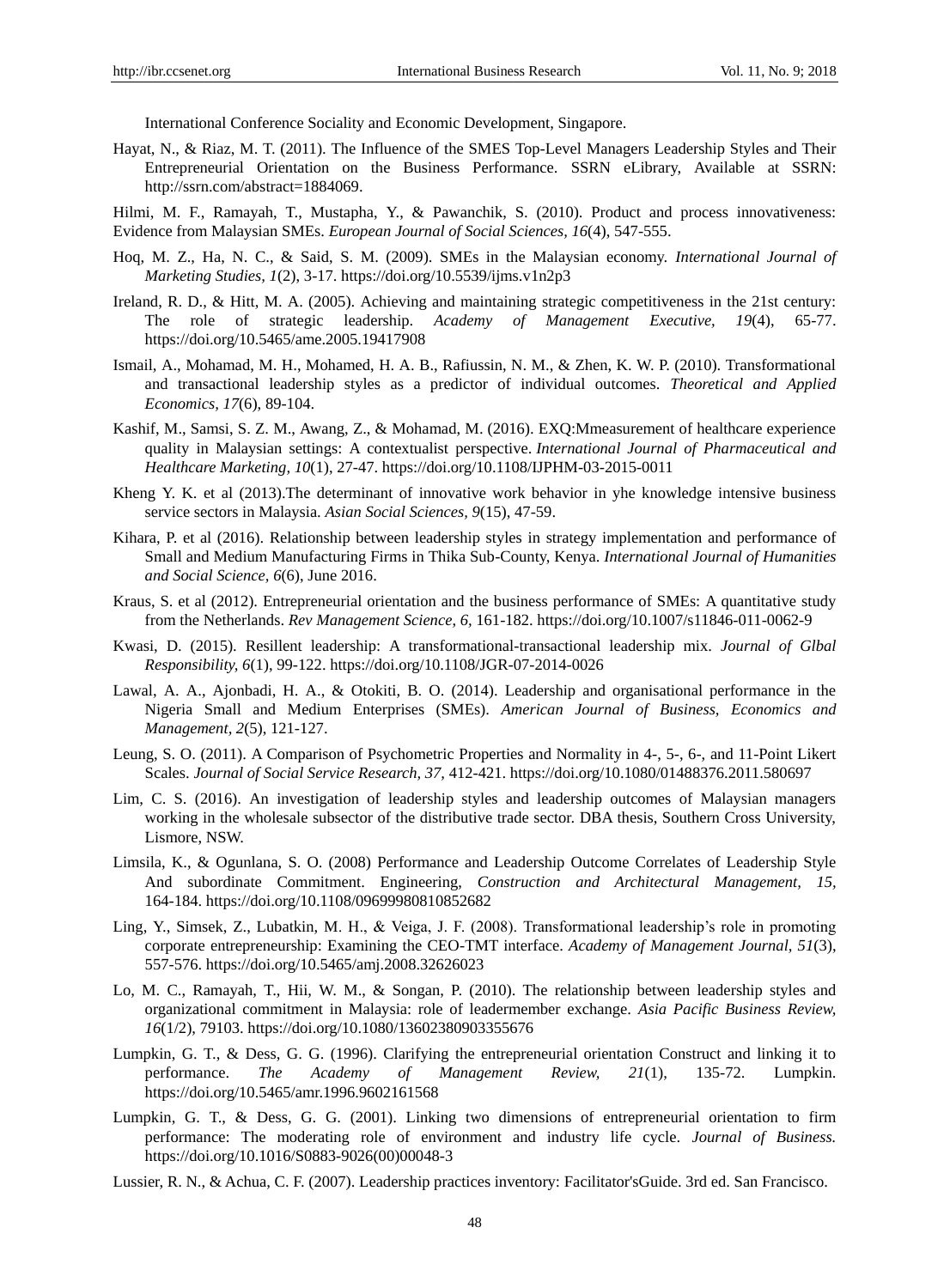- Luu, T. T. (2017). Ambidextrous leadership, entrepreneurial orientation and operational performance. Organisational social capital as a moderator. *Leadership and Organisation Development Journal, 38*(2), 229-252. https://doi.org/10.1108/LODJ-09-2015-0191
- Madanchian, M. et al (2016). The relationship between ethical leadership, leadership effectiveness and organizational performance: A review of literature in SMEs context. *European Business & Management, 2*(2), 17-21.
- Martin, J. (2015). Transformational and Transactional Leadership: An Exploration of Gender, Experience, and Institution Type. *Portal Libraries & the Academy, 15*, 331-351. https://doi.org/10.1353/pla.2015.0015
- Matzler, K., Schwarz, E., Deutinger, N., & Harms, R. (2008). 'elationship between transformational leadership, product innovation and performance in SMEs. *Journal of Small Business and Entrepreneurship, 21*(2), 139-152. https://doi.org/10.1080/08276331.2008.10593418
- McKelvie, A., & Wiklund, J. (2010). Advancing firm growth research: A focus on growth mode instead of growth rate. *Entrepreneurship Theory and Practice, 34*(2), 261-288. https://doi.org/10.1111/j.1540-6520.2010.00375.x
- Miller, D. (1983). The correlates of entrepreneurship in three types of firms. *Management Science, 29*(7), 770-791. https://doi.org/10.1287/mnsc.29.7.770
- Miller, D., & Friesen, P. H. (1982). Innovation in conservative and entrepreneurial firms: Two models of strategic momentum. *Strategic Management Journal, 3*(1), 1-25. https://doi.org/10.1002/smj.4250030102
- Mohamed, E. E. et al (2017). Relationship of Spirituality Leadership Style and SMEs Performance in Halal Supply Chain. *International Journal of Supply Chain Management.* IJSCM, ISSN: 2050-7399.
- Mohd, A. N. (2007). SMEs: Building blocks for economic growth. *Journal of the Department of Statistics Malaysia, 1,* 1-13.
- Mohd, S. M. F., Tahir, M. N. H., & Abu, B. K. (2012). 'Owner-manager of SMEs in IT sector: Leadership and company performance'. *International Journal of Business and Social Science, 3*(14), 195-205
- Moreno, A. M., & Casillas, J. C. (2008). Entrepreneurial orientation and growth of SMEs: A causal mode'. *Entrepreneurship Theory and Practice, 32*(3), 507-528. https://doi.org/10.1111/j.1540-6520.2008.00238.x
- Muhammad, S. B., & Rosli, M. (2014). [Linking Transformational Leadership and Corporate Entrepreneurship to](https://ideas.repec.org/a/spt/admaec/v4y2014i3f4_3_8.html)  [Performance in the Public Higher Education Institutions in Malaysia.](https://ideas.repec.org/a/spt/admaec/v4y2014i3f4_3_8.html) *[Advances in Management and](https://ideas.repec.org/s/spt/admaec.html)  [Applied Economics,](https://ideas.repec.org/s/spt/admaec.html) SCIENPRESS Ltd, 4*(3), 1-8.
- Naeem, H., & Tayyeb, M. R. (2011). The Influence of the SMES Top-Level Managers. Leadership Styles and Their Entrepreneurial Orientation on the Business Performance. https://doi.org/10.2139/ssrn.1884069
- Nahavandi, A. (2006). The art and science of leadership ((4th ed). Upper Saddle River, NJ: Pearson Education, Inc.
- Naman and Slevin (1993). Entrepreneurship and the Concept of Fit: A Model and Empirical Tests. *[Strategic](https://www.researchgate.net/journal/1097-0266_Strategic_Management_Journal)  [Management Journal,](https://www.researchgate.net/journal/1097-0266_Strategic_Management_Journal) 14*(2), 137-153. https://doi.org/10.1002/smj.4250140205
- Nunnally, J. C., & Bernstein, I. H. (1994). The assessment of reliability. Psychometric theory, 3(1), 248-292. NSDC 2008, SME Annual Report 2008: Rising to Meet Global Challenges, National SME Development Council, Kuala Lumpur.
- Ozaralli, N. (2003).Effects of transformational leadership on empowerment and team effectiveness. *Leadership & Organization Development Journal, 24*(6), 335-344. https://doi.org/10.1108/01437730310494301
- Panagopoulos, N. G., & Avlonitis, G. J. (2010). Performance implications of sales strategy: the moderating effects of leadership and environment. *International Journal of Research in Marketing, 27*(1), 46-57. https://doi.org/10.1016/j.ijresmar.2009.11.001
- Radam, A., Abu, M. L., & Abdullah, A. M. (2008). Technical efficiency of small and medium enterprise in Malaysia: a stochastic frontier production model. *International Journal of Economics and Management, 2*(2), 395-408.
- Rauch, A., Wiklund, J., Lumpkin, G. T., & Frese, M. (2009). Entrepreneurial orientation and business performance: An assessment of past research and suggestions for the future. *Entrepreneurship Theory and Practice, 33*(3), 76187. https://doi.org/10.1111/j.1540-6520.2009.00308.x
- Rodr guez-Guti érrez, M. J. et al (2013), Entrepreneurial orientation in small firms values-attitudes-behavior